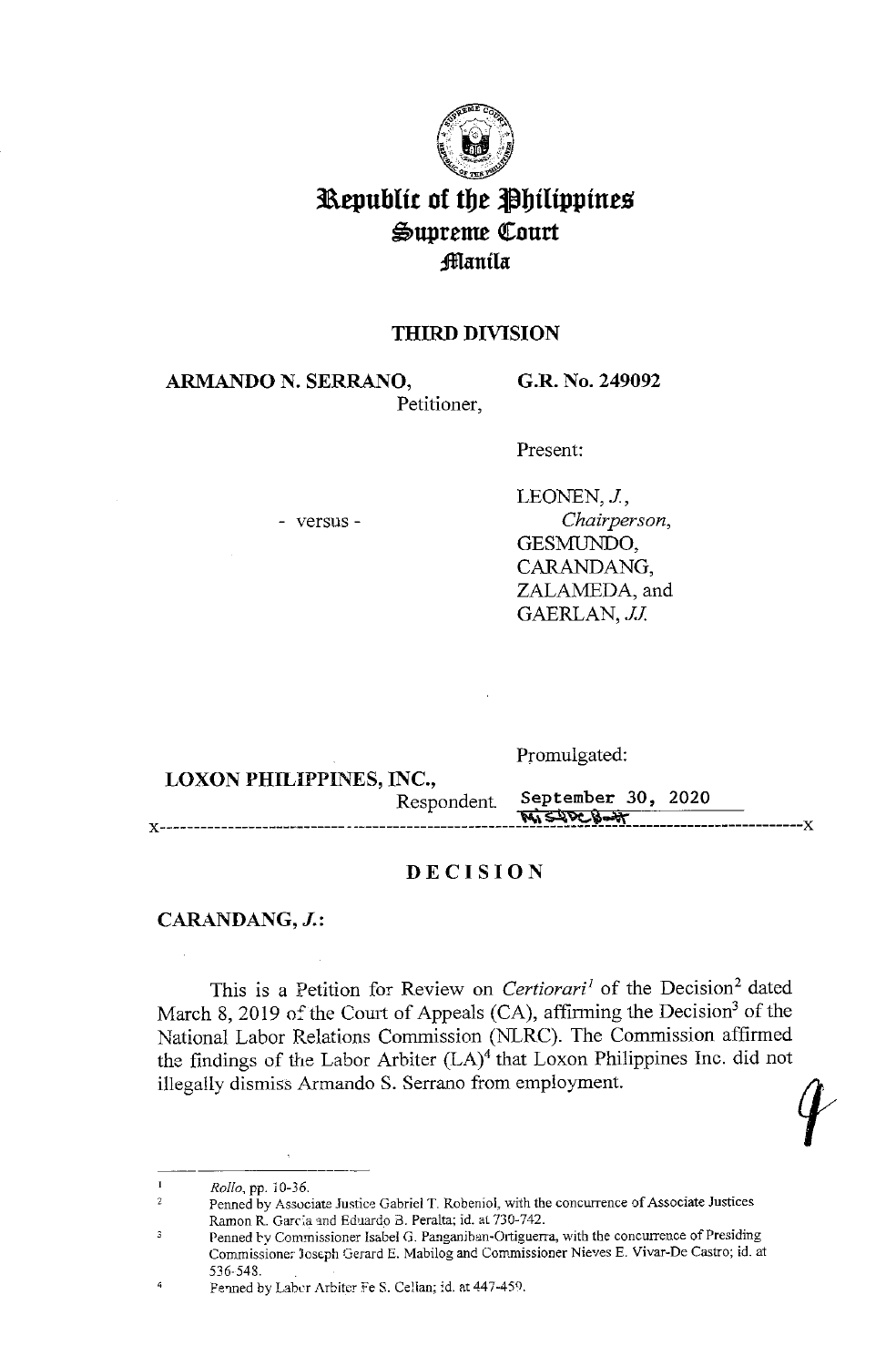#### **Antecedents**

Loxon Philippines Inc. (Loxon) is engaged in the business of building management. It supplies, installs, and maintains smoke detectors, fire alarms, sprinklers, CCTV cameras, etc.<sup>5</sup> In 1994, Loxon hired Armando N. Serrano (Armando) as a Helper Service Technician. Armando's main task is focused on the installation and maintenance of smoke detectors and fire alarms installed by Loxon. 6 He was continuously and repeatedly hired for 21 years to perform the same tasks or nature of tasks for various projects of Loxon, namely:

| Project                                                | <b>Duration</b>                                  |
|--------------------------------------------------------|--------------------------------------------------|
| PCIB Tower – FPS Project                               | July 11, 1996 – June 11, 1997                    |
| PCIB Tower Project                                     | June 12, 1997 – July 31, 1999                    |
| NWH, HIM, PRC - FAS Servicing Project                  | August 2, 1999 – December 31, 1999               |
| MSH, TSP FAS Servicing Project                         | January 1, 2000 - December 31, 2000              |
| SVC, HIM, NWH, ROB & BAS System<br>Project             | January 1, $2001 -$ December 31, $2001$          |
| NWH/HIM/PRC/ROB.<br>APP/MJC/AIS/GSD. R.M. SIA Project  | January 2, 2002 – December 31, 2002              |
| FAS SVC, HIM, NWH, ROB, ULP, AIS,<br>GSD & MJC Project | January 1, 2003 – December 31, 2003              |
| AFDAS SVC - New World Hotel Project                    | January 19, 2004 – December 31, 2004             |
| New World Hetel Project                                | January 17, 2005 - December 31, 2005             |
| New World Hotel – AFDAS SVC Project                    | January 16, 2006 - December 31, 2006             |
| Service – Robinson Apartelle Project                   | January 2, 2007 - September 30, 2007             |
| Service – HIM – FAS Project                            | October 8, 2007 – March 31, 2009                 |
| Unilever Philippines (S-ULP-FAS-025)<br>Project        | April 13, 2009 - March 31, 2012                  |
| Ayala Center Area 1 Project                            | May 2, $2012 - December 2, 2012$                 |
| Manila Area 1 Project                                  | January 1, 2013 – December 31, 2013              |
| Ayala Center Project Area                              | January 3, 2015 – December 31, 2015 <sup>7</sup> |

On December 12, 2015, Loxon required Armando and its other employees to sign a document stating that their contract would expire at the end of December 2015. They were informed that they will be re-hired upon signing another contract valid for three months. Submission of NBI Clearance and Medical Certification was also required. Armando refused. To his mind, there was no need for him to sign the new employment contract since he is a regular employee who worked long enough with Loxon.<sup>8</sup> Armando went to the Human Resource Department of Loxon to voice out his concern. In response, Loxor, clarified to Armando that he cannot continue with his work unless he signs tbe document because his existing contract is already about to end. Despite his doubts, Armando submitted his NBI Clearance and his Medical Certificate on January 12, 2016.<sup>9</sup>

- Id. at 447.
- $\acute{\rm{o}}$ Id. at 448.
- 7 Id. at 452-453.
- $\bf 8$ Id. at 448-449.
- 9 Id. at 449.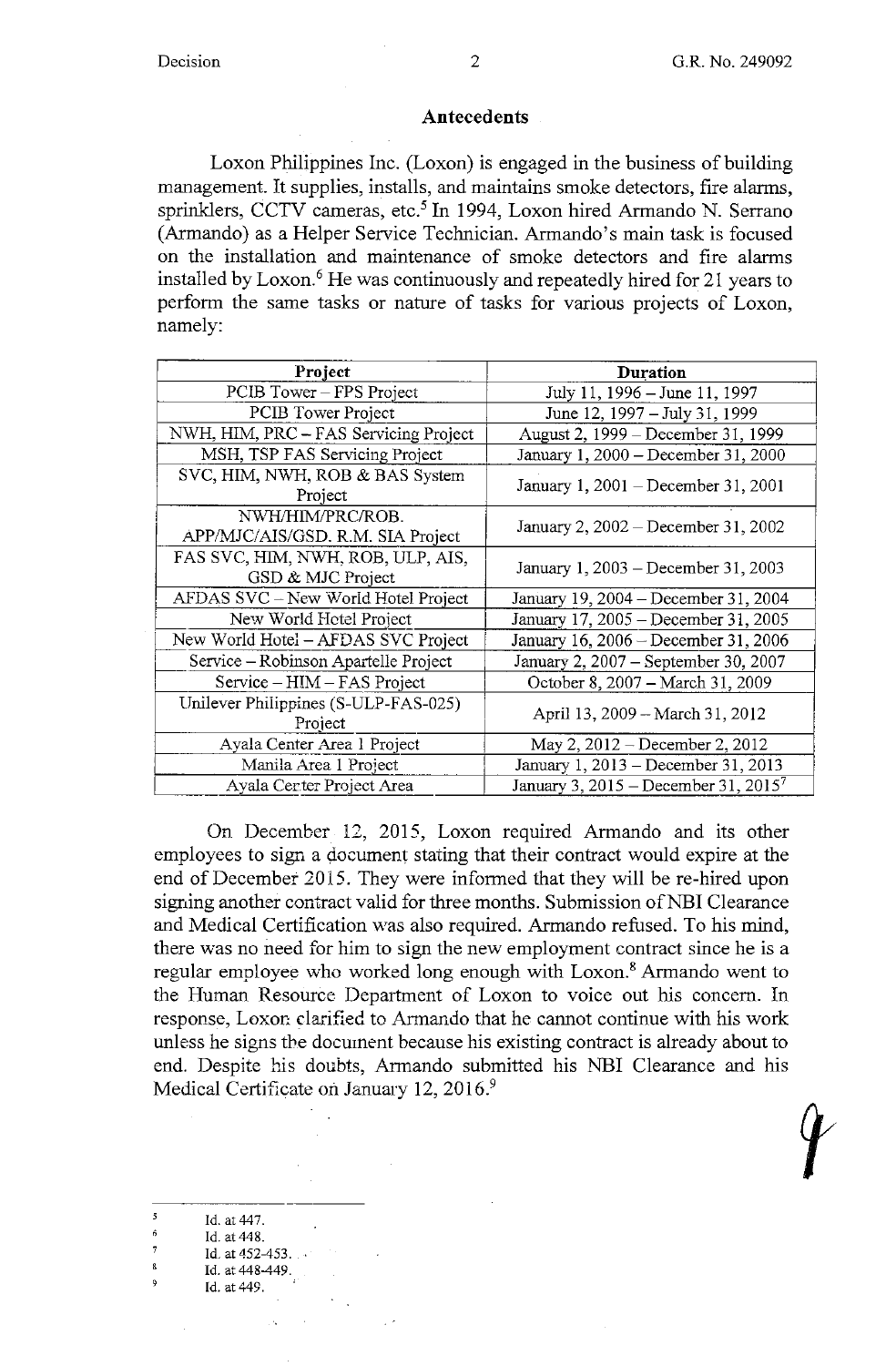Armando then inquired about his employment status from both the Human Resource Department and the Service Department of Loxon. However, he did not obtain any answer and was merely sent back and forth to both departments, Armando was also not assigned to any work or project despite repeatedly reporting to the office of Loxon. With no choice left, Armando filed a complaint for illegal dismissal. Mainly, Armando avers that he is a regular employee of Loxon and cannot be terminated on the ground of project completion. <sup>10</sup>

In a Decision<sup>11</sup> dated August 30, 2016, the LA dismissed the complaint filed by Armando. The Labor Arbiter found that Armando belongs to the regular work pool of Loxon. As such, Armando "could be tapped and rehired immediately or given priority, as needed in their new projects" and that he "was not free to contract out his services to other employers during those days that [Loxon is] without any project." 12 The LA ruled that there was no dismissal since Armando merely assumed that his employment had been "terminated when he was required to sign another employment contract for only three months and, as a requirement for his new contract, he needs to first undergo medical examinations and submit his NBI Clearance."<sup>13</sup> Armando's contract simply expired. Hence, Loxon offered him another employment contract valid for another three months. The requirement to submit a medical certificate and NBI Clearance is to update the employee's files, which is a valid exercise of management prerogative. The claim for damages was denied for lack of basis, Further, the complaint filed against the officers of Loxon was dismissed with prejudice on the ground that they are separate and distinct from Loxon. However, the LA ordered Loxon to give priority employment to Armando. On the other hand, Armando was ordered to return to work immediately. Further, Loxon was ordered to report compliance within 15 days from receipt of copy of the Decision.<sup>14</sup>

On appeal; the NLRC affirmed the dismissal of the complaint. In its Decision<sup>15</sup> dated December 29, 2016, the NLRC considered Armando a project employee whose employment contract had already ended. The project employment contract Armando signed effectively apprised him at the time of his engagement of the following: (1) his status as a project employee; (2) that Armando was hired for a specific or identified project to carry out a specific undertaking; and  $(3)$  the duration of the project from January 3, 2015 to December 31, 2015. In addition, Loxon complied with DOLE Department Order No. 19 when it filed an Establishment Employment Report after the expiration of the project employment contract.<sup>16</sup> Therefore, Armando cannot claim illegal dismissal when his employment ended upon the expiration of his project employment contract.<sup>17</sup> The NLRC also ruled that Armando's length of service with Loxon did not remove him from the category of project

 $\sim 11$ 

 $\mathbb{R}^3$ 

 $\overline{1}$ 

<sup>&</sup>lt;sup>10</sup> Id.<br>
<sup>11</sup> Supra note 4.<br>
<sup>12</sup> *Pollo* p. 455 <sup>12</sup> *Rollo*, p. 456.<br><sup>13</sup> Id. at 458. 14 Id. at  $457-458$ . <sup>15</sup> Supra note 3.<br><sup>16</sup>  $B_2U_2$  p 547 <sup>16</sup> *Rollo*, p. 547. 1d. at 546.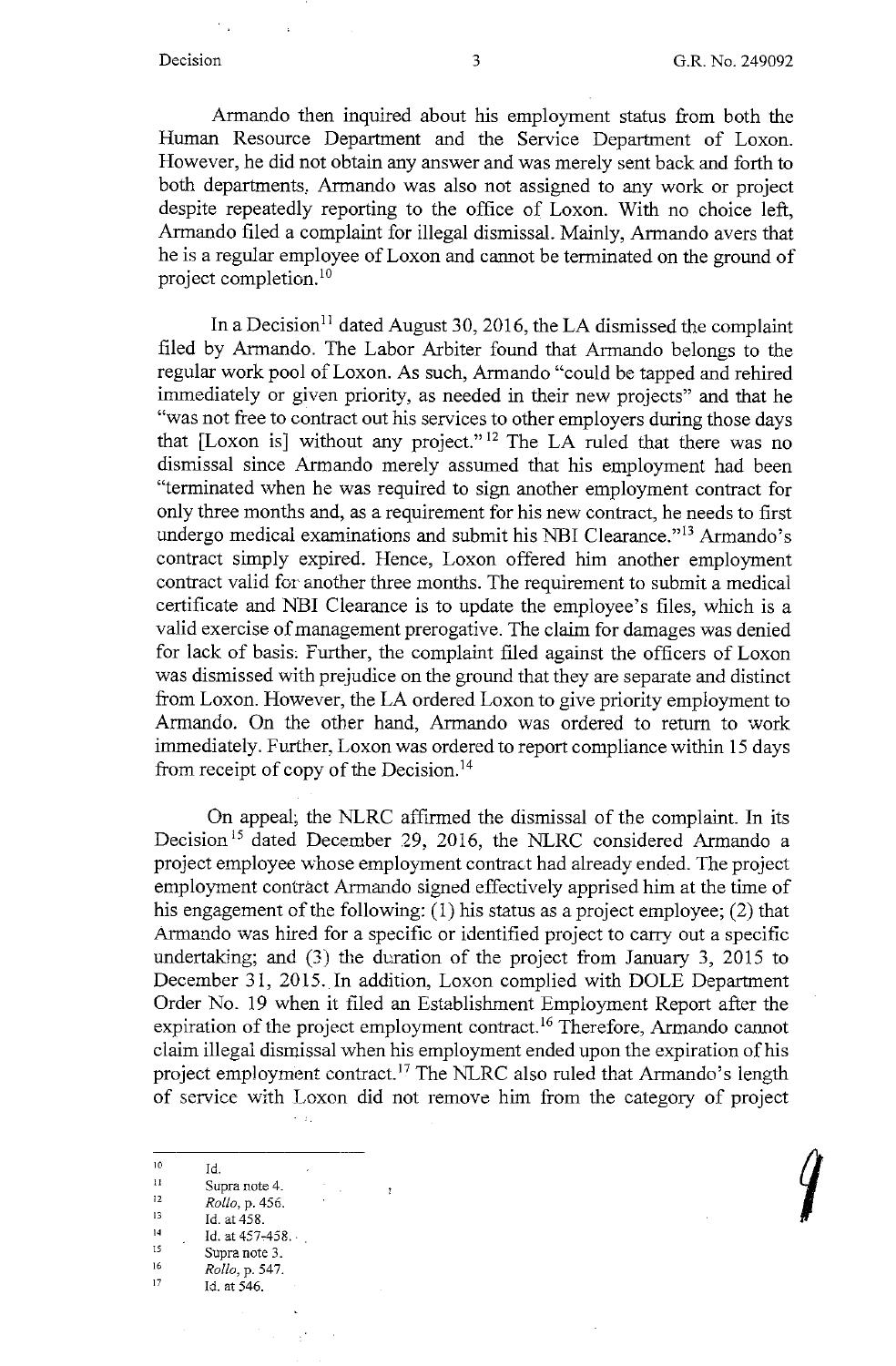employees since length of service is not the controlling determinant of the tenure of employment of a project employee.<sup>18</sup>

Armando's Petition for *Certiorari*<sup>19</sup> filed before the CA was also denied. According to the CA, the NLRC correctly relied on the *Kontrata sa Pagtatrabaho sa Proyekto* which Armando signed. 20 The *Kontrata sa Pagtatrabaho sa Proyekto* clearly indicated the name, scope, and duration of the last project for which Armando was engaged. 21 By presenting the *Kontrata*  and the Establishment Employment Report, Loxon effectively overturned the presumption of regular employment and proved that Armando is a project employee. Furthermore, the CA upheld the Quit Claim signed by Armando and did not find any indication that it was secured through fraud, deceit, intimidation, error or mistake, or coercion. 22 Lastly, the CA held that Armando's refusal to comply with the company requirement to sign an end of contract document was not the cause of his termination from employment. Rather, his refusal to sign a new contract disqualified him from receiving another project employment contract with Loxon.<sup>23</sup>

In this Petition for Review on *Certicrari,24* Armando strongly pushes the argument that he is a regular, and not a project employee because he was continuously and repeatedly hired by Loxon for more than two decades to do tasks which are necessary and indispensable to the usual trade and business of the company.<sup>25</sup> Armando prays for the payment of backwages, separation pay, attorney's fees, and damages.26

Loxon, in its Comment<sup>27</sup> dated June 9, 2020, reiterated its position that Armando was engaged for specific projects or undertakings and the completion or termination of his employment is determined at the time of his engagement as a project employee.<sup>28</sup> For the last project for which Armando was engaged, he signed a *"Kontrata sa Pagtatrabaho sa Proyekto,"* which states that:

> 1. Ikaw a[y] kinukuha bilang isang 'project employee' at ito a[y] magsisimula Enero 03, 2015 hanggang sa Disyembre 31, 2015 [o] hanggang sa aktwal na pagk[a]kumpleto [o] pagtapos ng proyekto, [o] bahagi ng proyekto, kung saan ikaw ay tinanggap. Ang proyekto na kung saan ikaw ay magtatrabaho ay sa Ayala Center Project Area<sup>[129</sup>]

- 18 Id. at 547.
- 19 Id at. 574-606.
- 20 Id. at 738.
- 21 22 Id. at 738-739.
- 23 Id. at 740.
- 24 Id. at 741.
- 25 Supra note 1.
- 26 *Rollo,* p. 26.
- 27 Id. at 35. Id. at 796-840.
- 28 Id. at 817.
- 29 Id. at 820.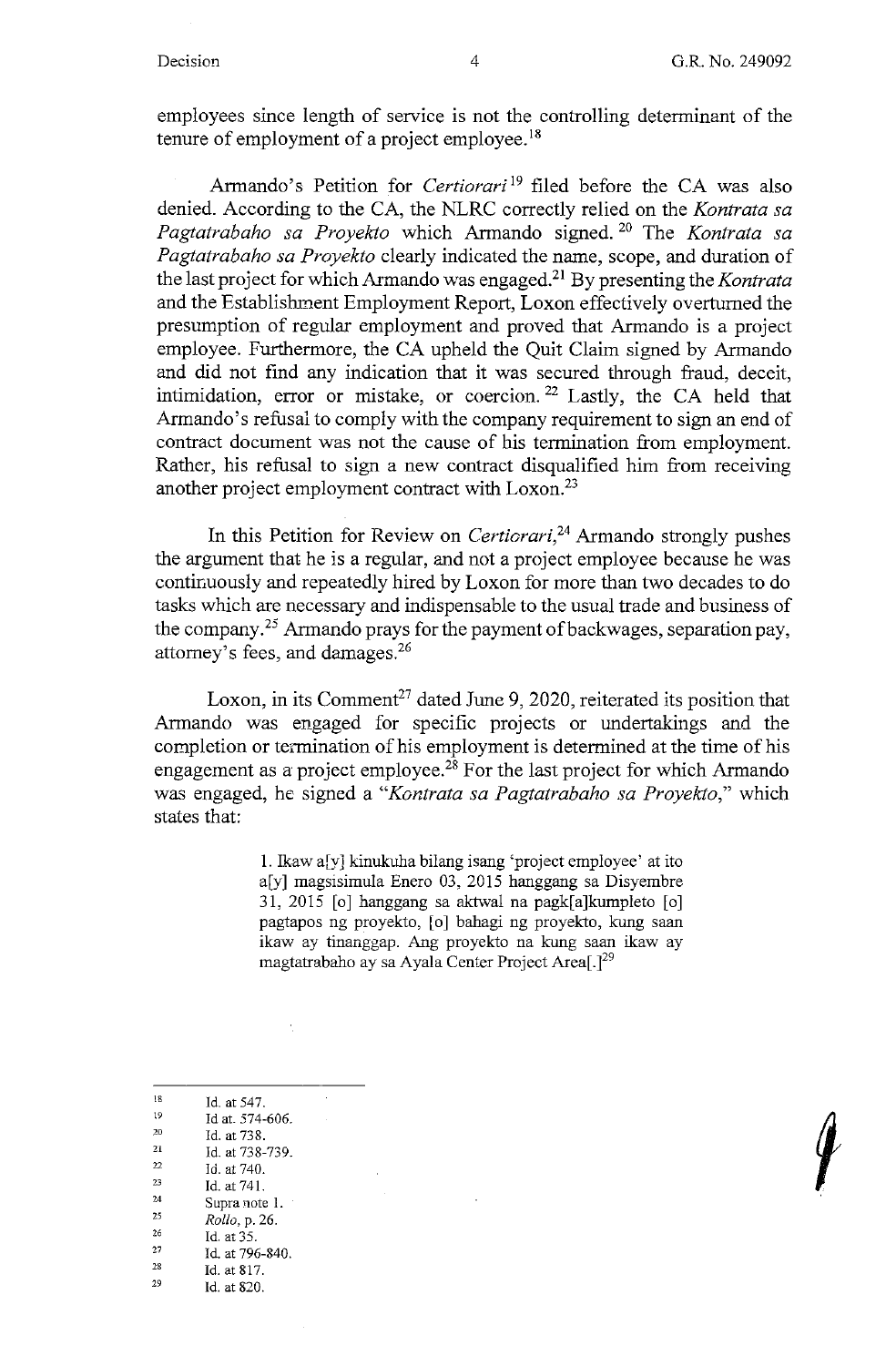#### **Issue**

The issue in this case is whether Armando is a regular employee of Loxon.

### **Ruling of the Court**

Armando is a regular employee of Loxon, and cannot be considered a project employee.

In order to safeguard the rights of workers against the arbitrary use of the word **"project"** to prevent employees from attaining the status of regular employees, employers claiming that their workers are project employees should not only prove that the duration and scope of the employment was specified at the time they were engaged, but also the project where the employee has been assigned.<sup>30</sup> A project for which a project employee may be engaged to perform may refer to either: (a) a particular job or undertaking that is within the regular or usual business of the employer company, but which is *distinct* and separate, and identifiable as such, from the other undertakings of the company; or (b) a particular job or undertaking that is *not*  within the regular business of the corporation. $31$ 

In *Paregele v. GMA*, <sup>32</sup> where GMA repeatedly engaged camera operators for its television programs, the Court ruled that:

> It would be absurd to consider the nature of their work of operating cameras as distinct or separate from the business of GMA, a broadbasting company that produces, records, and airs television programs. From this alone, the [ camera operators] cannot be considered project employees for there is no distinctive (project) to even speak of... There is no denying that a reasonable connection exists between petitioners' work as camera operators and GMA's business as both a television and broadcasting company. The repeated engagement of petitioners over the years only reinforces the indispensability of their services to GMA's business.  $33$

This case of the camera operators and GMA squarely applies to the case now before this Court.

*First,* although Armando's employment contracts considered him as a project employee, the undeniable fact remains that he was hired to perform technical services which were not shown as distinct, separate, and identifiable from the usual undertakings of the company. Certainly, the task of installing and maintaining the devices or equipment provided to its clients is well within the regular or usual business of Loxon. Armando's work as a service technician is not even classified as one distinct, separate, and identifiable from the other undertakings ofLoxon, but in the pursuit of its business rendered to

<sup>30</sup>  *GMA Network, Inc. v. Pabriga,* 722 Phil. 161, 172 (2013).

<sup>31</sup>  *ALU-TUCP v. NLRC,* 304 Phil. 844,851 (1994).

<sup>32</sup>  G.R. No. 235315, July 13, 2020.

<sup>33</sup>  Id.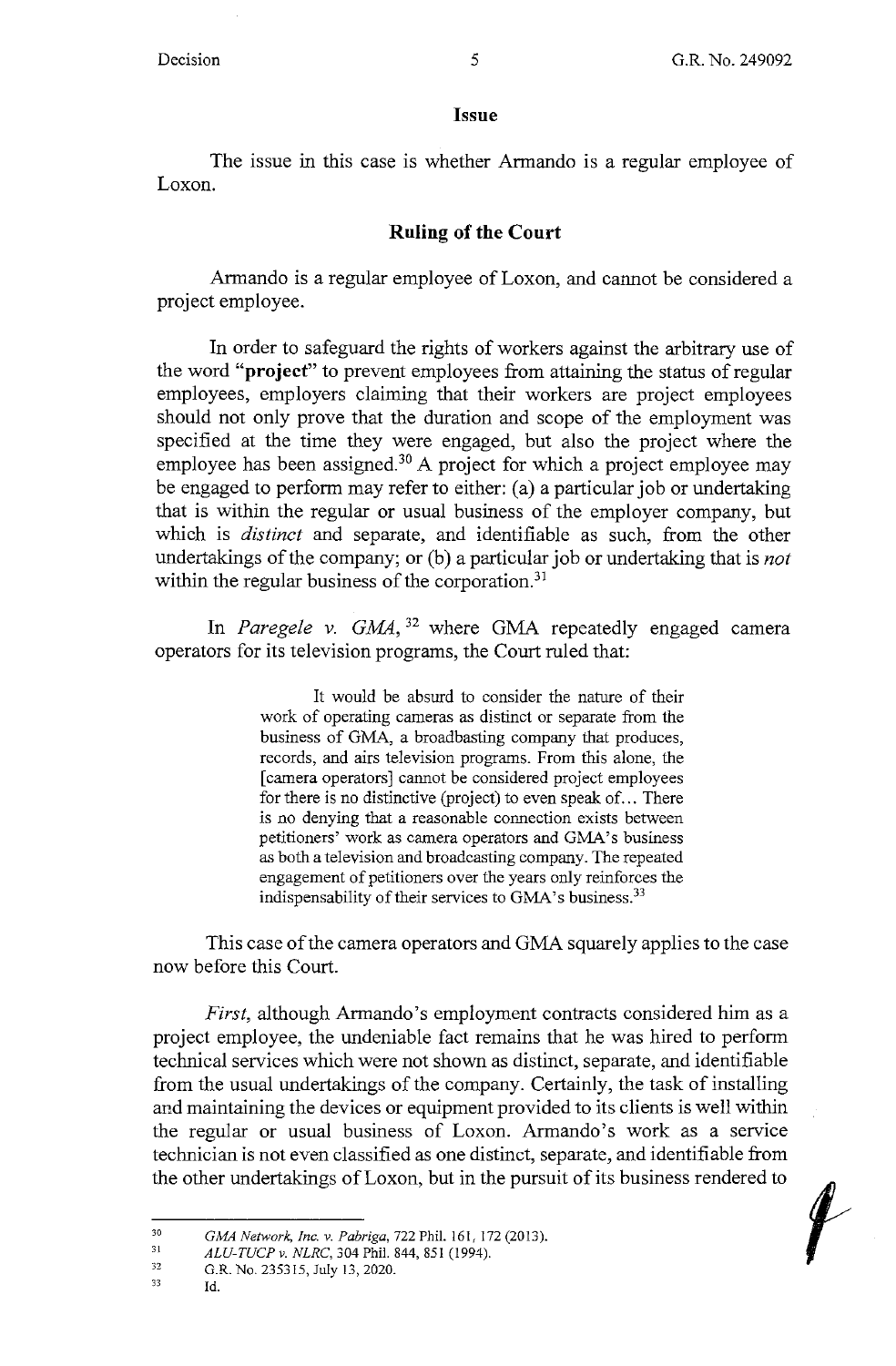its clients to install and maintain smoke detectors, fire alarms, sprinklers, and CCTV cameras.

In fact, true to the nature of its business of building management that supplies, installs, and maintains necessary building devices or equipment, Loxon has its *own* service department where Armando was assigned. This department needs to employ service technicians like Armando to fulfill its undertaking to its clients. The necessity for a service helper technician does not merely arise on the availability of a project, but one that is *indispensable*  for the regular business of Loxon. Verily, Armando was hired continuously for the various clients of Loxon and was only out of work for a few days in between, one month being the longest.<sup>34</sup> This re-hiring continued for 21 long years. 35 While length of time may not be the controlling test for project employment, it is crucial in determining if the employee is hired for a specific undertaking to perform functions vital, necessary, and indispensable to the *usual* business of the company. 36 It is obvious in this case that his periodic contracts of employment were resorted to in order to prevent Armando from becoming a regular employee of Loxon. Where the employee has been a project employee several times over as he was repeatedly re-hired due to the demands of the employer's business, as in this case, the periods indicated in the project employment contract or *Kontrata sa Pagtatrabaho sa Proyekto*  should be struck down as contrary to public policy, morals, good customs or public order.<sup>37</sup>

Here, the Court re-affirms the principle held in *Fuji Television Network v. Espiritu38* that an employment contract indicating a fixed term did not automatically mean that the employee could never be a regular employee. This is what Article 295<sup>39</sup> of the Labor Code seeks to avoid:

, Article 295. [280] *Regular and Casual Employment.* 

 $-$  The provisions of written agreement to the contrary notwithstanding and regardless of the oral agreement of the parties, an employment shall be deemed to be regular where the employee has been engaged to perform activities which are usually necessary or desirable in the usual business or trade of the employer, except where the employment has been fixed for a specific project or undertaking the completion or termination of which has been determined at the time of the engagement of the employee or where the

Article 295. [280] *Regular and Casual Employment*. - The provisions of written agreement to the contrary notwithstanding and regardless of the oral agreement of the parties, an employment shall be deemed to be regular where the employee has been engaged to perform activities which are usually necessary or desirable in the usual business or trade of the employer, except where the employment has been fixed for a specific project or undertaking the completion or termination of which has been determined at the time of the engagement of the employee or where the work or service to be performed is seasonal in nature and the employment is for the duration of the season. An employment shall be deemed to be casual if it is not covered by the preceding paragraph: *Provided,* That any employee who has rendered at least one year of service, whether **such service is continuous or broken, shall be considered a regular employee with respect to the**  activity in which he is employed and his employment shall continue while such activity exists.



<sup>34</sup>  *Rollo,* p. 457.

<sup>35</sup>  Id. at 4.

<sup>36</sup>  *Filipinas Pre-Fabricated Building Systems (Fi/systems), Inc. v. Puente,* 493 Phil. 923 (2005).

<sup>37</sup>  *Integrated Contractor and Plumbing Works Inc. v. NLRC,* 503 Phil. 875 (2005).

<sup>38</sup>  39 749 Phil. 388,439 (2014).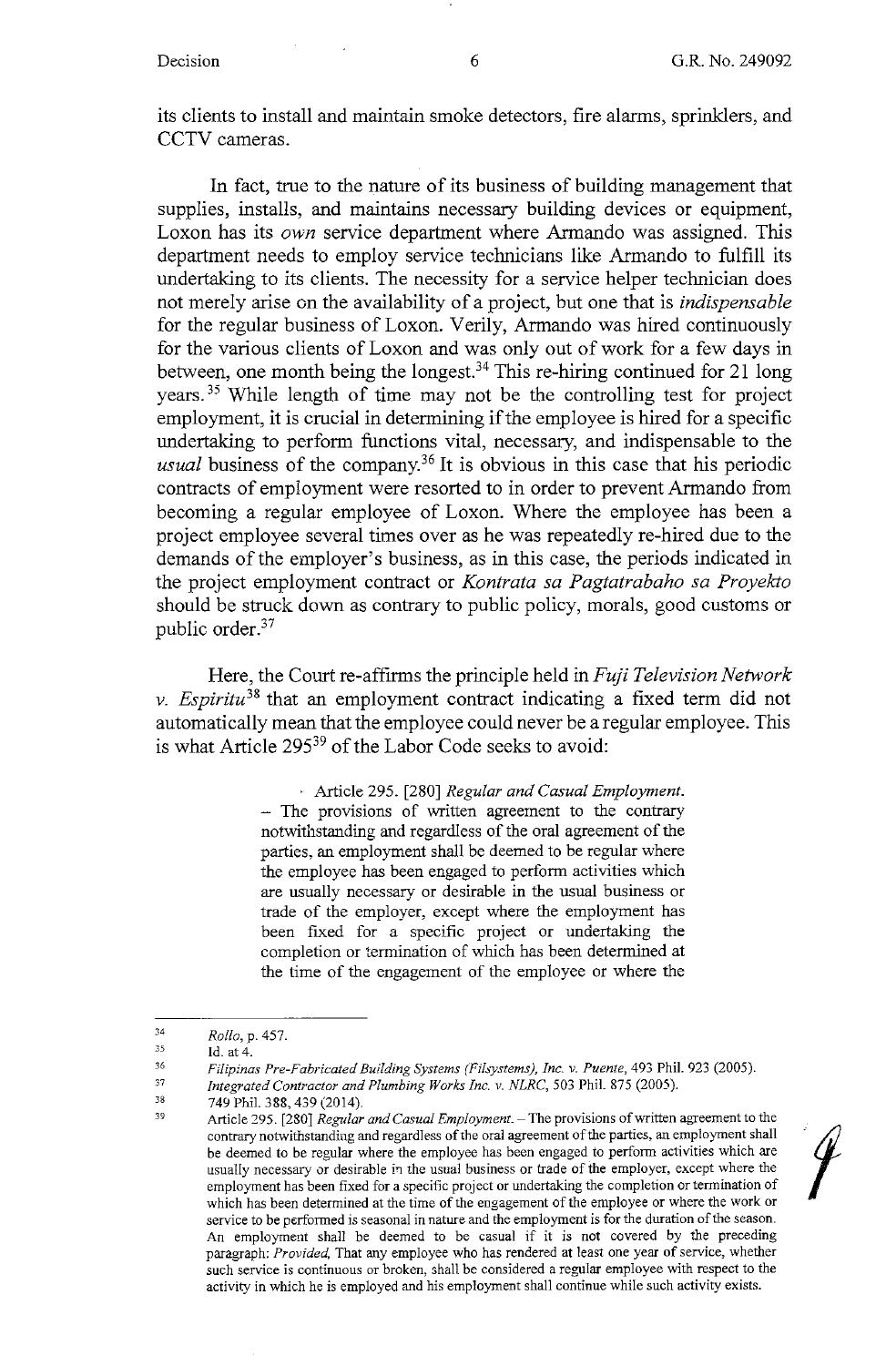work or service to be performed is seasonal in nature and the employment is for the duration of the season.

An employment shall be deemed to be casual if it is not covered by the preceding paragraph: *Provided,* That any employee who has rendered at least one year of service, whether such service is continuous or broken, shall be considered a regular employee with respect to the activity in which he is employed and his employment shall continue while such activity exists.<sup>40</sup>

Where an employee's contract had been continuously extended or renewed to the same position, with the same duties and under the same employ without any interruption, then such employee is a regular employee. The continuous renewal is a scheme to prevent regularization.<sup>41</sup>

*Second,* Department Order No. 19, issued by the Department of Labor and Employment (DOLE) on April 1, 1993, requires employers to submit a report of termination of employees after every completion of project or phase thereof. 42 Loxon failed to present proof of compliance for all the project assignments of Armando from 1994 to 2014. Also, the Court cannot consider the Termination Reports dated May 15, 2015 and September 15, 2015 because the name of Armando is not included in the list of project employees reported therein.<sup>43</sup> Jurisprudence abounds with the consistent rule that the failure of an employer to report to the DOLE the termination of its workers' services *every time* a project or a phase thereof is completed indicates that said workers are not project employees. With no termination reports to be considered except for the Establishment Employment Report<sup>44</sup> dated January 26, 2016, the Court can only conclude that Armando was not a project employee of Loxon.

*Third*, it cannot escape the attention of the Court that Armando was included in the  $2014$  payroll<sup>45</sup> of Loxon despite not being assigned to any project during that year. Since Loxon did not bother to provide an explanation, the Court has no other way of interpreting this circumstance but that Armando is a regular employee ofLoxon.

As a regular employee, Armando is entitled to security of tenure under Article 294<sup>46</sup> of the Labor Code, and can only be removed for just or authorized cause. Armando was dismissed by Loxon on the basis of his refusal to sign a new project employment contract. This was not removal for causes contemplated under Article 294. In the first place, there was no need to sign a

<sup>40</sup> **Id.** 

<sup>41</sup> 

<sup>42</sup>  Supra note 37<br>Dacuital v. L.M. Camus Engineering Corp., 644 Phil. 158, 172 (2010); Equipment Technical Service<br>v. CA, 589 Phil. 116 (2008); Goma v. Pamplona Plantation, Inc., 579 Phil. 402 (2008); Belle Corp. *v. Macasusi,* 575 Phil. 350 (2008)

<sup>43</sup>  *Rollo,* p. 365.

<sup>44</sup>  Id. at 239-242.

<sup>45</sup>  Id. at 351-364.

<sup>46</sup>  Article 294. [279] Security of Tenure. - In cases of regular employment, the employer shall not terminate the services of an employee except for a just cause or when authorized by this Title. An employee who is unjustly dismissed from work shall be entitled to reinstatement without loss of seniority rights and other privileges and to his full backwages, inclusive of allowances, and to his **other benefits or their monetary equivalent computed from the time his compensation was withheld from him up to the time cf his actual reinstatement.**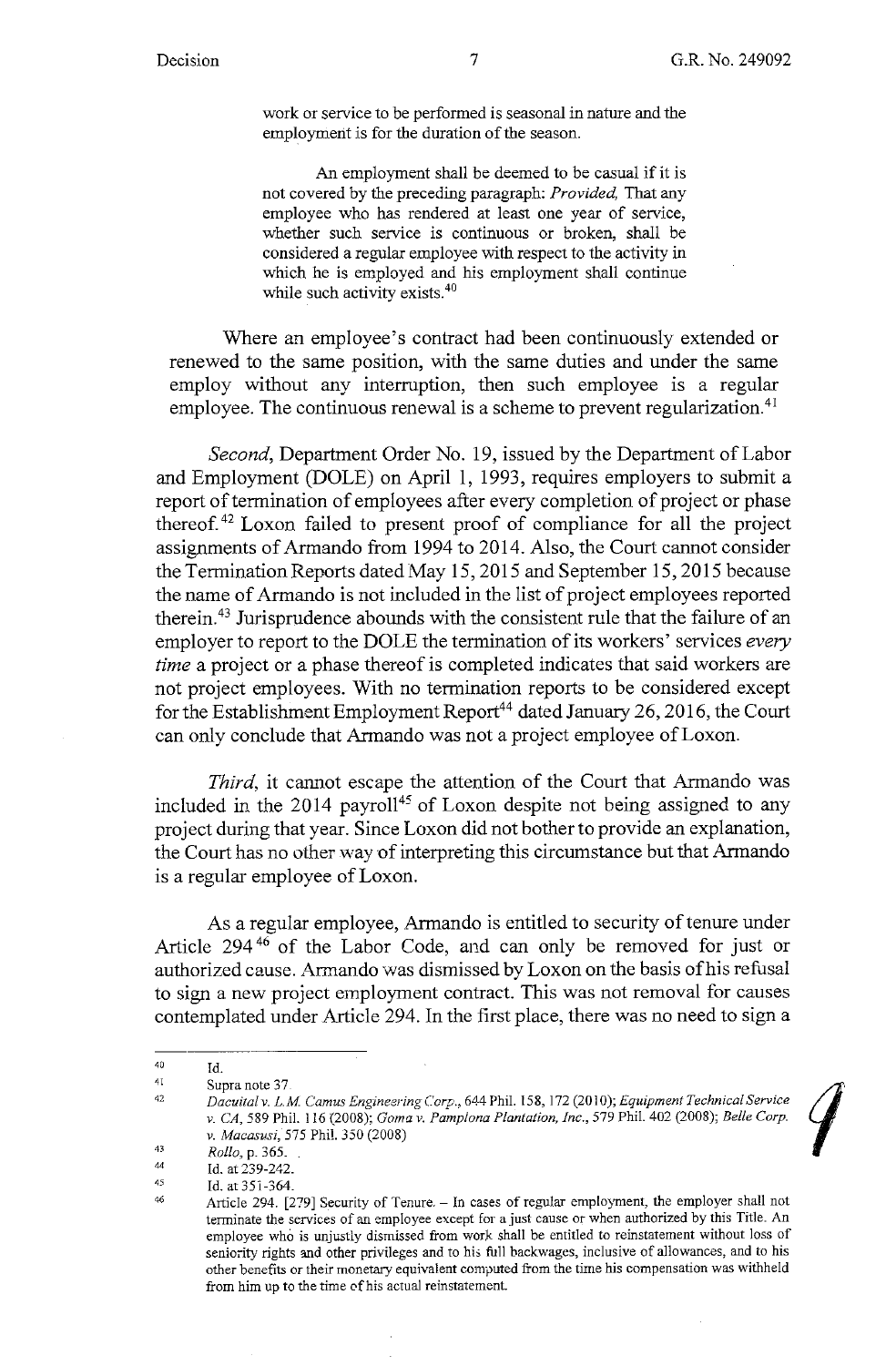new project employment contract because Armando's employment as a regular employee subsists despite project completions.47 Armando's dismissal was therefore *illegal.* Backwages and separation pay in lieu of reinstatement shall be granted to Armando. Aside from that, this Court also finds that the awards of moral and exemplary damages are in order. For 21 years, Armando suffered from the bad faith of Loxon when he was treated as a project employee, and yet was repeatedly and continuously re-hired to perform services which are vital, necessary, and indispensable to the trade or business of his employer. The working man has long been exploited and his employer has to learn its lesson.

**WHEREFORE,** the Petition for Review on *Certiorari* is **GRANTED.**  The Decision dated March 8, 2019 of the Court of Appeals in CA-G.R. SP No. 150812 is **REVERSED** and **SET ASIDE.** Loxon Philippines Inc. 1s **ORDERED** to pay Armando N. Serrano the following:

- (l)Backwages computed from January 2016 until finality of this Decision;
- (2) Separation pay in lieu of reinstatement equivalent to one (1) month salary for every year of service from the start of his employment;
- (3)Moral damages in the amount of P50,000.00;
- (4)Exemplary damages in the amount of P50,000.00; and
- $(5)$  Attorney's fees equivalent to ten percent  $(10\%)$  of the total monetary award.

All monetary awards shall earn interest at the legal rate of six percent  $(6\%)$  *per annum* from the date of finality of this Decision until full paid.<sup>48</sup>

# **SO ORDERED.**

**POWERFTS. CARANDARS** 

<sup>47</sup>  *Freyssinet Filipinas Corp. v. Lapuz,* G.R. No. 226722, March 18. 2019.

<sup>48</sup>  *Nacar v. Gallery Frames,* 716 Phil. 267 (2013).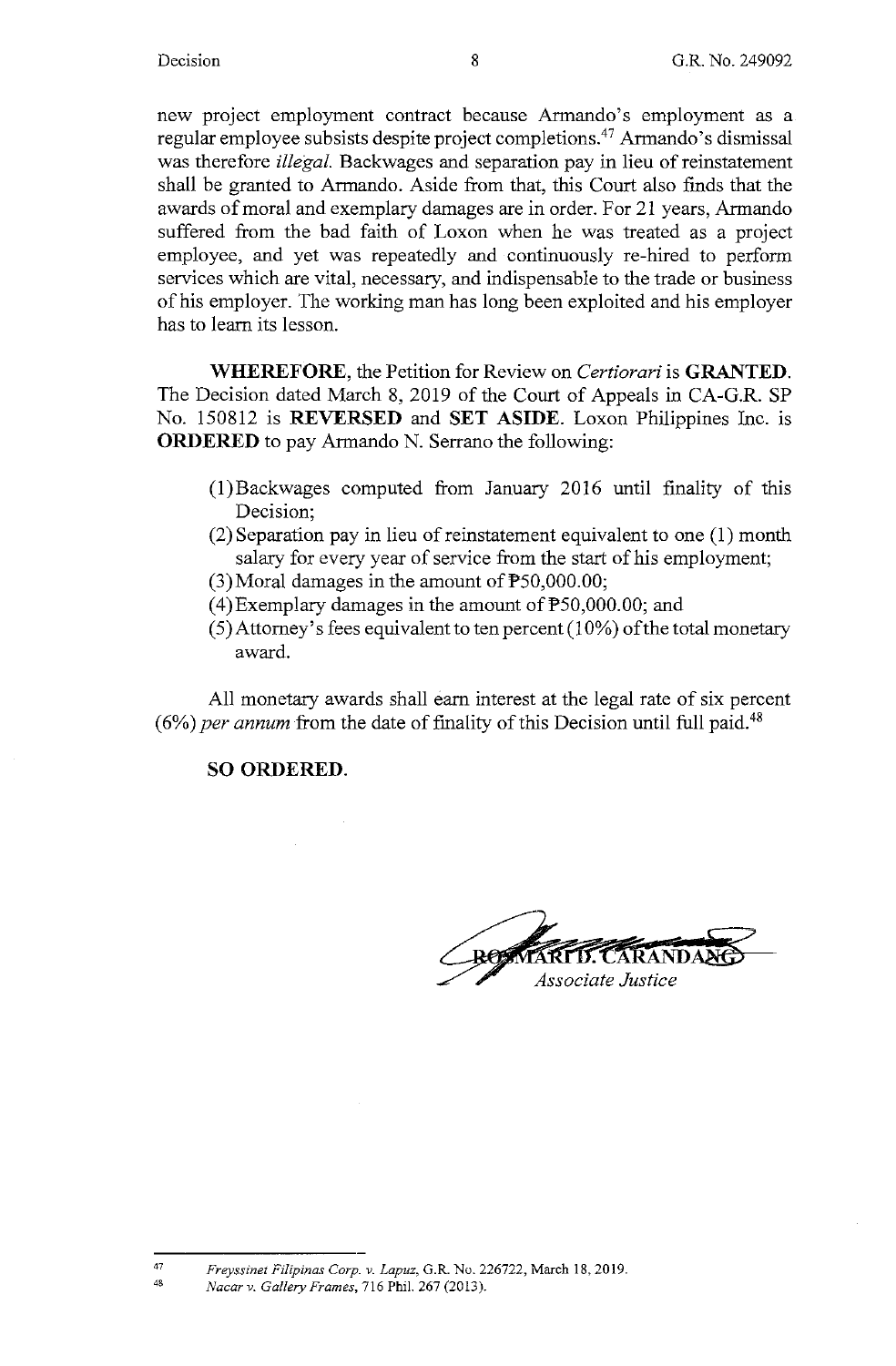**WE CONCUR:** 

 $\mathbf{r}$ **RIO VICTOR F. LEONEN MÁRVIC** 

**SMUNDO** sociate Justice

 $\Delta \sim 1$ 

**RODII** DA jate Justice

**SAMUEL H. GAERLAN** *Associate Justice* 

# **ATTESTATION**

I attest that the conclusions in the above Decision had been reached in consultation before the case was assigned to the writer of the opinion of the Court's Division.

MARVIE MARIO VICTOR F. LEONEN *Associate Justice Chairperson, Third Division* 

*Associate Justice*